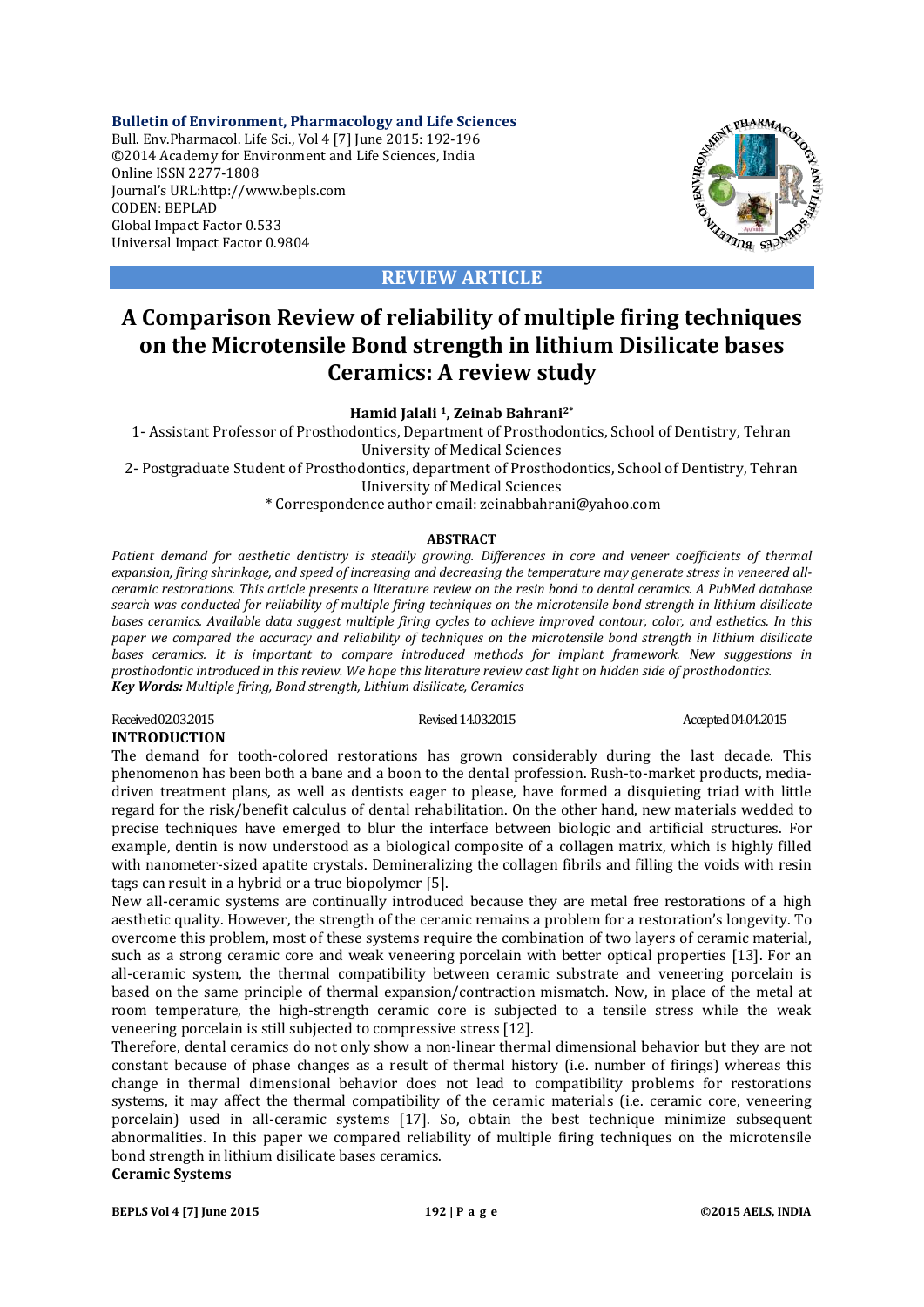Driven by a debatable need for metal-free restorations, the evolution of all-ceramic systems for dental restorations has been remarkable in last three decades. Processing techniques novel to dentistry have been developed, such as heat-pressing, slip-casting, and Computer Aided Design-Computer- Aided Machining (CAD-CAM). Concurrently, all-ceramic materials have been developed to match dental requirements, offering increasingly greater performance from a mechanical standpoint. As opposed to metal-ceramics, all-ceramics contain a significantly greater amount of crystalline phase, from about 35 to about 99 vol %. This higher level of crystalline is responsible for an improvement in mechanical properties through various mechanisms, such as crystalline reinforcement or stress induced transformation [1].

#### **Heat Pressed Ceramic**

The popularity of heat-pressed ceramics relies on the ability to use the lost-wax technique to produce dental ceramic restorations. Dental technicians are usually familiar with this technique, commonly used to cast dental alloys. In addition, the equipment needed to heat-press dental ceramics is relatively inexpensive. The first generation of heat-pressed dental ceramics contains leucite as reinforcing crystalline phase. The second generation is lithium disilicate-based. First generation heat-pressed ceramics contain between 35 and 45 vol % leucite as crystalline phase. Second generation heat-pressed ceramics contain about 65 vol % lithium disilicate as the main crystalline phase, with about 1% porosity [1]. Today, many framework structures for prosthetic restorations are fabricated in CAD/CAM procedures which mean that a major part in the working sequence is carried out by means of industrial machines. Recently heat pressed ceramics is introduced to the dentistry which are much more uses. According to their structure, they divided into 2 main groups, Leucite based and Lithium silicate based restorations [15].

#### **Leucite based restorations**

The leucite crystals in leucite reinforced glass ceramics (IPS Empress-Ivoclar Vivadent) compose 50% - 55% of the material, this material has a refractive index that is very close to feldspathic ceramics, in addition to that leucite reinforced ceramics have a faster rate of etching than base glass, this selective etching is the factor that provide tiny features for resin cements to enter creating strong micromechanical bond [7]. IPS ProCAD (Ivoclar Vivadent) is a leucite reinforced ceramic similar to IPS Empress although it has a finer particle size [3]. It was introduced in 1998 to be used with the CEREC inLab system (Sirona Dental Systems, Bensheim, Germany) and is available in different shades including bleached shade and an esthetic block line [16].

#### **Lithium silicate based restorations**

At a time when dentists and patients alike are seeking both esthetic and conservative smile makeover options, lithium disilicate glass ceramic is a unique material. Lithium disilicate glass-ceramics have been extensively studied. All studies seem to agree that the mechanisms leading to the crystallization of lithium disilicate in these systems are somewhat complex, due to the presence of nanosized crystal phases [4]. High temperature X-ray diffraction studies revealed that lithium metasilicate  $(LizSiO<sub>3</sub>)$  and cristobalite (SiO<sub>2</sub>) form during the crystallization process, prior to the growth of lithium disilicate (Li<sub>2</sub>Si<sub>2</sub>O<sub>5</sub>) crystals [1].

With high strength, natural optical properties, and the ability to be pressed thin, lithium disilicate has the potential to provide new options for minimal-preparation veneers. Lithium disilicate is an esthetic, highstrength material that can be conventionally cemented or adhesively bonded. It also can offer a fullcontour restoration fabricated from one high-strength ceramic, as well as be used in all areas of the mouth when specific criteria are met. Laboratory ceramists find that the versatility and performance of lithium disilicate enable the optimization of their productivity when fabricating restorations using this material, since lost-wax pressing or CAD/ CAM milling fabrication techniques can be used. Lithium disilicate is among the best known glass ceramics. Glass ceramics are categorized based on their chemical composition or application. IPS e.max lithium disilicate is composed of quartz, lithium dioxide, phosphor oxide, alumina, potassium oxide, and other components. This composition produces a highly thermal, shock-resistant glass ceramic as a result of the low thermal expansion that occurs when it is processed. This type of resistant glass ceramic can be processed with either lost-wax hot pressing techniques or modern CAD/CAD milling procedures [14].

The pressable form of lithium disilicate (IPS e.max Press) is produced using a unique bulk casting production process to create the ingots. This involves a continuous manufacturing process based on glass technology (melting, cooling, simultaneous nucleation of two different crystals, and growth of crystals) that is constantly optimized to prevent defects (e.g., pores, pigments). The microstructure of the pressable lithium disilicate material consists of approximately 70% needle-like lithium disilicate crystals that are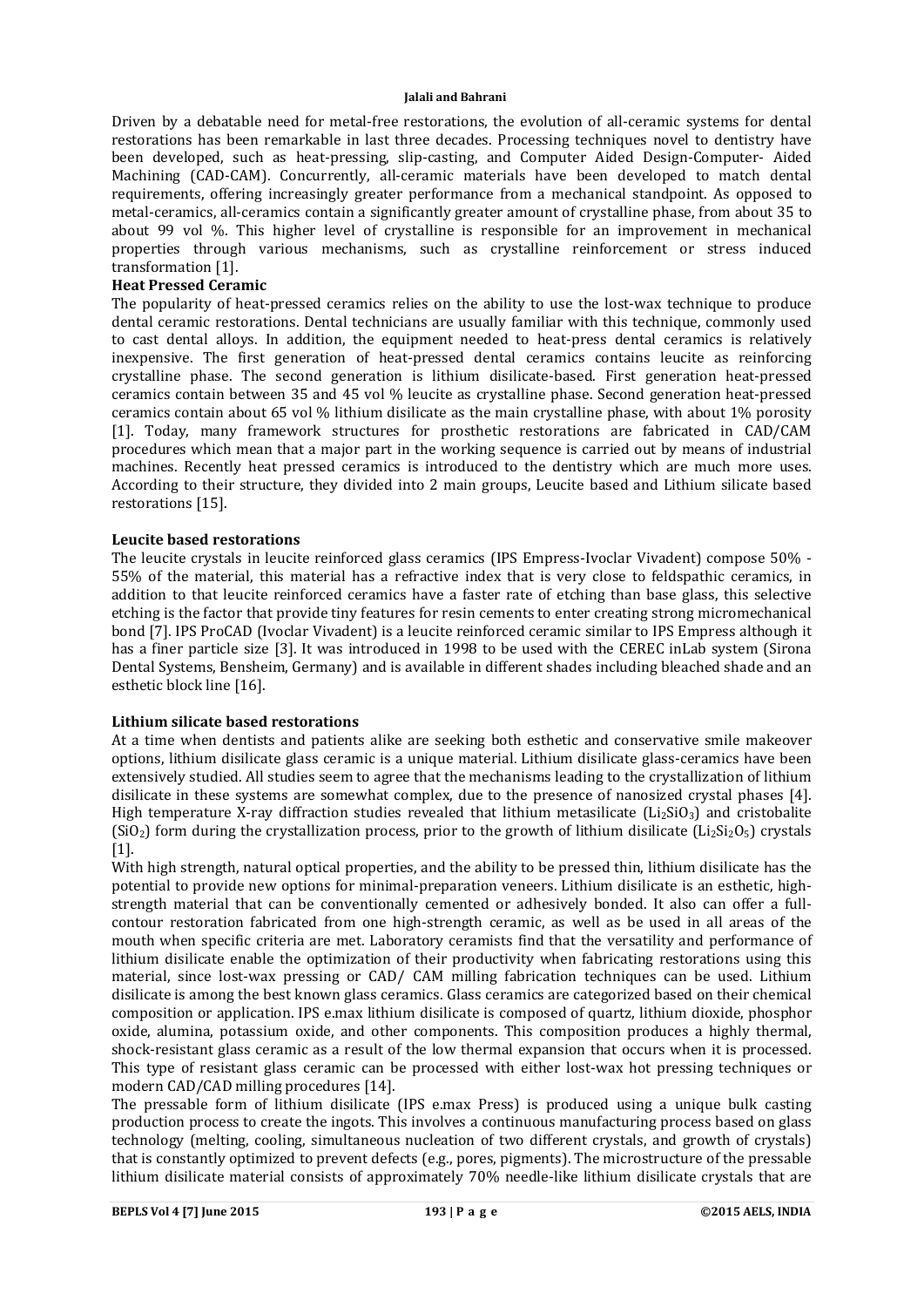embedded in a glassy matrix. These crystals measure approximately 3 um to 6 um in length. Polyvalent ions that are dissolved in the glass are utilized to provide the desired color to the lithium disilicate material. These color-releasing ions are homogenously distributed in the single-phase material, thereby eliminating color pigment imperfections in the microstructure [9].

#### **Why Multiple Firings?**

Some properties of ceramic materials such as color stability, biocompatibility and durable aesthetics made them the best choice for conservative restorations. However, there are many limitations for ceramic restorations; i.e. brittleness, more laboratory-handling procedures and their hardness that may subject opposite teeth to abrasion [12].

To achieve improved contour, color, and esthetics, multiple firing procedures are necessary for the fabrication of all-ceramic restorations, especially when using the standard layering technique to match the esthetics of the natural dentition [11]. The primary reason might be the thermal incompatibility between ceramic core and veneering porcelains, which can introduce residual thermal stresses resulting in fracture or cracking of the restoration. In the event of moderate residual thermal stresses, a ceramic structure can be permanently distorted. Most ceramics are brittle materials and approximately 0.1% deformation may result in fracture [6] due to the propagation of cracks, usually present on the surface, through the bulk of the material. This deformation limit has to be taken into consideration when a ceramic core and veneering porcelain materials are designed to be bonded together. Of course, layered all-ceramic systems are developed by their manufacturers to be compatible in order to prevent thermal residual stresses. However, incompatibility in commercially available systems sometimes arises. In addition to that, dental technicians tend, for economic reasons, to veneer a ceramic core with porcelains leftover from other all-ceramic systems. From the literature review it is known that some factors such as the magnitude of temperature change and differences in material properties, including the coefficient of thermal expansion (a), the glass transition temperature (Tg), and the viscosity (h), might affect thermal stress in layered ceramic structures [8, 19].

For the production of high-strength ceramic core material (150–650 MPa), lithium disilicate, high content leucite, aluminium oxide, or zirconium oxide crystals are used to produce a core by a variety of techniques, e.g. lost wax, slip-cast, or CAD/CAM. The procedure for the manufacturing of an allceramic crown restoration exposes the substrate and the veneering porcelains often to more than five firing cycles where the oven temperature rises from a starting temperature of 400  $\degree$ C up to the required sintering temperature, which is several hundred degrees above the glass transition temperature (Tg) of the porcelain. At the end of each firing cycle, the restoration is rapidly air-cooled to room temperature at rates of approximately 600 °C/min. During the heating and cooling cycles, the different thermal behavior of the materials used could introduce stress in the restoration. This stress can be transient and/or residual. The former, if high enough, can cause immediate cracking of the porcelain, while residual stresses might affect the restoration's longevity. When additional stresses are applied to the restoration, the probability of fracture failure due to crack propagation might increase [5].

Because of the differences in thermal behavior of the materials, heating and cooling cycles could produce stress in layered restorations. Generated stress may have two statuses, passing and/or remaining. If the passing stress has sufficient value, the porcelain will crack instantaneously, while remaining stresses will reduce the restoration lifetime. Application of more loads to these restorations may cause them to be fractured. Thus, the clinical survival of a metal-ceramic or an all-ceramic restoration is dependent on the thermal characteristics of the used substances displayed via thermal expansion/contraction coefficient. The thermal mismatch of core and layering ceramic in allceramic systems follows the same concept used in metalceramic systems. In a perfect all-ceramic restoration, the differences between thermal contraction coefficients of layering ceramic and core material should not be notable. The thermal manner of core and layering ceramic in metalceramic restorations is simpler than that in all-ceramic restorations. Porcelains in metal-ceramic systems, which are composed of Lucite crystals embedded in a glassy matrix, display a variation in thermal dimension after firing cycles. This is because a modification in Lucite crystal amounts to a decoupling of Lucite from the glassy matrix throughout the cooling procedure and then recoupling to the glassy matrix through firing. In other words, dental ceramics display a nonlinear thermal dimensional manner, and as a result of a modification in phases after heat treatment, their structure modifies. Although this variation in thermal dimension does not lead to a problem in metalceramic restorations, it may have an effect on the thermal mismatch of core and veneer substances in allceramic restorations. To achieve improved contour, color, and esthetics, multiple firing procedures are necessary [20]. In a study Trindade et al., [18] on effect of multiple firings on microtensile bond strength reported specimens submitted to a single firing cycle presented the lowest bond strength values (14.1 MPa), two firing cycles provided intermediate bond strength values (15 MPa) and the other groups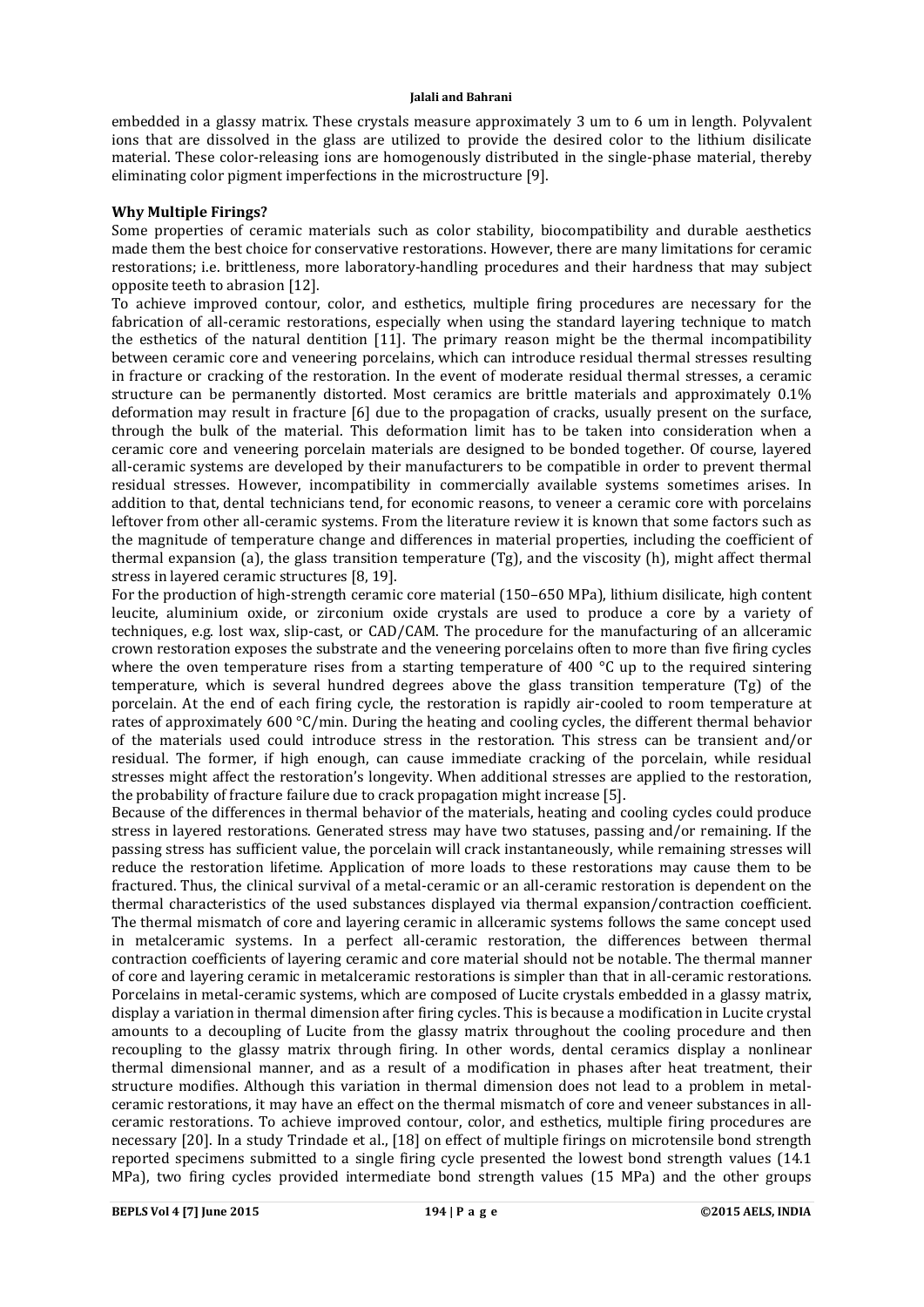presented equivalently high values (18.1-18.4 MPa). The Weibull modulus did not change between the groups. They reported more than three firing cycles of veneer ceramic provided higher bond strengths between zirconia and the veneering ceramic.

The thermal behavior of ceramic core materials and veneering porcelains of all-ceramic systems is more complex. Studies have demonstrated that porcelains designed to be bonded to a metal, that are composed of leucite crystals embedded in a glass matrix, showed a change in thermal dimensional behavior with each heat treatment, while that of metal remained constant [2]. The change in thermal dimensional behavior observed in the porcelains is explained by a change in leucite content [10] as well as a decoupling of leucite from the glass matrix during the cooling process and their re-coupling to the glass matrix with repeated firings. Therefore, dental ceramics do not only show a non-linear thermal dimensional behavior but they are not constant because of phase changes as a result of thermal history. Change in thermal dimensional behavior may affect the thermal compatibility of the ceramic materials (i.e. ceramic core, veneering porcelain) used in all-ceramic systems [5].

#### **CONCLUSION**

Researches confirm the relation between firing techniques and ceramic strength. Lithium disilicate can be fabricated by milling or pressing. While studies suggest that the pressed variety is slightly stronger, this material fabricated in a full contour form (monolithic) is extremely strong. The demand for tooth-colored restorations has grown considerably during the last decade. This phenomenon has been both a bane and a boon to the dental profession. This paper is heading of our recent research which based on that we want to introduce firing techniques and ceramic strength. So, we are trying to introduce new methods instead of old time consuming and costly methods which have been used in implant framework in dentistry. Because lithium disilicate is the most preferred material in dentistry and on the other hand no existing research on effects of multiple firing techniques on the microtensile bond strength, this paper is part of our incoming research which based on that we want to investigate effects of multiple firing techniques on the microtensile bond strength in lithium disilicate bases ceramics. So, using the literature review of current paper, we started or incoming research project which the results will publish in recent future.

#### **REFERENCES**

- 1. Denry I, Holloway JA. (2010). Ceramics for Dental Applications: A Review. Materials. 3: 351-368.
- 2. Dorsch P. (1981). Stresses in metal–ceramic systems as a function of thermal history. Ceram Forum Int., 58:157- 63.
- 3. Fasbinder D.J. (2002). Restorative Material Options for CAD/CAM Restorations. Compendium of Continuing Edu. Dent., 23: 911-916.
- 4. Höland W., Apel E., van't Hoen C., Rheinberger V. (2006). Studies of crystal phase formations in high strength lithium disilicate glass-ceramics. J. Non Cryst. Solids., 352: 4041-4050.
- 5. Isgro G, Kleverlaan CJ, Wang H, Feilzer AJ. (2005). The influence of multiple firing on thermal contraction of ceramic materials used for the fabrication of layered all-ceramic dental restorations. Dent Mater. 21(6): 557-564.
- 6. Jones DW, Jones PA, Wilson HJ. (1972). Modulus of elasticity of dental ceramics. Dent Pract., 22:170-173.
- 7. Kelly J.R., Benett P. (2011). Ceramic Materials in Dentistry: Historical Evolution and Current Practice. Aust. Dent. J., 56: 84-96.
- 8. Kingery WD, Bowen HK, Uhlmann DR. (1976). 2nd ed Introduction to ceramics. New York: Wiley; p. 607–11.
- 9. Kürklü D, Azer SS, Yilmaz B, Johnston WM. (2013). Porcelain thickness and cement shade effects on the colour and translucency of porcelain veneering materials. J. Dent., 41(11):1043-50.
- 10. Mackert J.R., Evans A.L. (1991). Quantitative x-ray diffraction determination of leucite thermal instability in dental porcelain. J. Am. Ceram. Soc., 74:450-453.
- 11. Rayyan M.M. (2014). Effect of multiple firing cycles on the shear bond strength and failure mode between veneering ceramic and zirconia cores. Egyptian Dent. J., 60: 3325:3333.
- 12. Nikzad S., Azari A, Dehgan S. (2010). Ceramic (Feldspathic & IPS Empress II) versus laboratory composite (Gradia) veneers: a comparison between their shear bond strength to enamel: an in vitro study. J. Oral Rehabil., 37:569-574.
- 13. O'Brien WJ. (1997). Dental materials and their selection, 2nd ed. USA: Quintessence Publishing; pages 180, 290.
- 14. Ritter RG., Nelson A.R. (2009). Material considerations for using lithium disilicate as a thin veneer option. J. Cosmetic Dent., 25(3): 111-117.
- 15. Rosenstiel S.F., Land M.F., Fujumoto J. (2008). Contemporary Fixed Prosthodontics. 4th ed. USA : Philadelphia. Elsivier, 25: 774-94.
- 16. Sadaqah NR. (2014). Ceramic Laminate Veneers: Materials Advances and Selection. Open J. Stomatol., 4: 268-279.
- 17. Sadowsky S.J. (2006). An overview of treatment consideration for esthetic restorations. J. Prosthet. Dent., 96: 433-42.
- 18. Trindade F.Z., Amaral M., Melo R.M., Bottino M.A., Valandro L.F. (2013). Zirconia-Porcelain Bonding: Effect of Multiple Firings on Microtensile Bond Strength. J. Adhes. Dent. Apr 15.